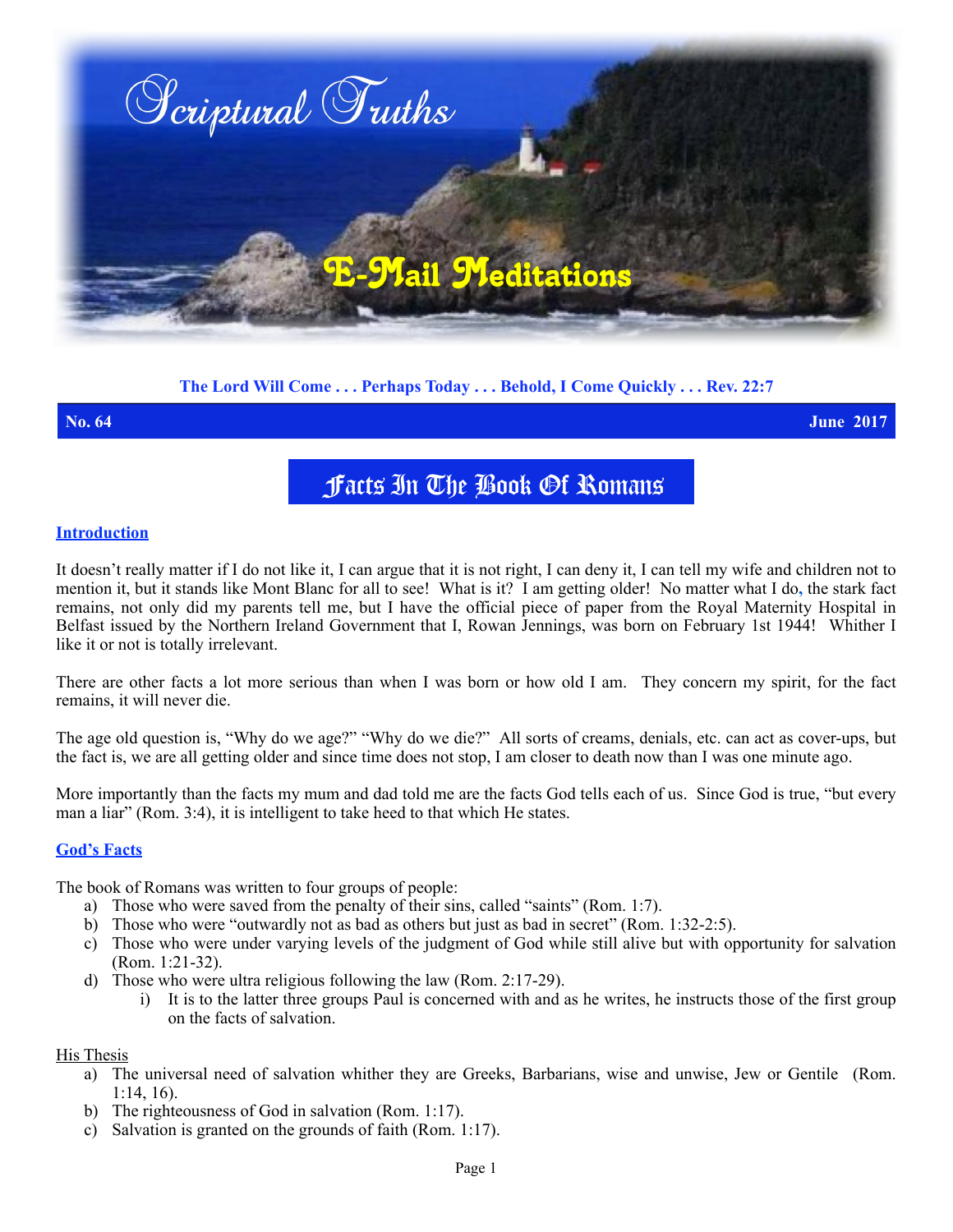- 1) First Fact The increasing depravity of man.
	- a) The universal need of salvation (Rom. 1:21-31). Why do people sin? This Paul will begin to answer by writing in this section and then begin again from a different perspective in chapters 2:12-7:6. He wrote, "When they knew God, they glorified Him not as God" (Rom. 1:21). It began with the rebellious attitude of insubordination. Then attitude became action on two levels, "They glorified Him not as God" (Rom. 1:21), and "neither were thankful" (Rom. 1:21). These they had control over but they could not control the effect such had on their lives (Rom. 1:21-31) as God increasingly "gave them up" (Rom. 1:24, 26) and "gave them over" (Rom. 1:28).
		- i) Those who were under varying levels of the judgment of God while still alive but with opportunity for salvation (Rom. 1:21-32). This group of people deemed themselves to be more intelligent than God. In their evaluation developing wickedness was progression and liberation, imagined theories were and are to them indicators of increasing intelligence, and with their imagined importance, they dishonor God. They did this by:
			- 1. Lowering Him to be like corruptible man, that is, someone with whom they could debate and stand in opposition to
			- 2. Others made Him like a bird, something which could be beautiful to look at, admire, and be enthralled with
			- 3. Others made Him like a four footed beast, a little dog or cow, something that is useful due to what I can get out of it
			- 4. Finally, others made God like a creeping thing, that which man could stomp on without fear of consequences (Rom. 1:23).
		- ii) The second group are hypocrites for while they would not openly worship idols, yet it is done more subtlety. They consider there is nothing wrong with "gay pride parades" and watching them, or going to admire paganism in the form of what is called "native culture", being void of natural affection which we see in abortions when mothers let the little babies get ripped apart, but they would not do such. To them God gives the warning, "Thinkest thou this, O man, that judgest them which do such things, and doest the same, that thou shalt escape the judgment of God?" (Rom. 2:3)
		- iii) The third group are the religious church going people. They are those who walk on the clean side of the street and are clean living people (Rom. 2:17-29). These people know what is right for they have the law and a God consciousness (Rom. 2:17), possibly holding a position in a church, and think that by observing the commands and religious ritual of the law and the church salvation is almost assured.
			- 1. God's summary:
				- (a) All humanity are under sin, controlled by a power they cannot break, and the result is universal depravity without exception (Rom. 3:10-18). All humanity, as individuals, will stand before God with every mouth stopped (Rom. 3:19), no excuses and no extenuating circumstances. Man constantly sins and nothing he can do on his own can help him gain salvation. Even after Paul was saved he admits, "I am carnal, sold under sin. For that which I do I allow not: for what I would, that do I not; but what I hate, that do I. If then I do that which I would not, I consent unto the law that it is good . . . . For I know that in me (that is, in my flesh,) dwelleth no good thing: for to will is present with me; but how to perform that which is good I find not. For the good that I would I do not: but the evil which I would not, that I do" (Rom. 7:14-19).
- 2) Second fact Salvation is by faith without the works of the law.
	- a) Paul, by inspiration, makes several vital points. First, Abraham was before the law and David after the law, and the unspoken question being answered is, "How were they justified?" Abraham could not be justified by works of the law for it had not been given, and David could not have been justified because he broke the law. They were both justified on the grounds of faith without works! (Rom. 4:3-7)
	- b) On this point of faith many stumble. Let me state clearly, "faith is not a work", man does not get justified by having the right sort of faith or the right amount of faith. Faith is not a commodity, a work (Rom. 4:4). Before salvation the individual trusted, had faith in their church affiliation, rituals, personal works etc., as the means of justification. They are genuine, sincere people who earnestly desire to be in Heaven when they leave this earthly sphere. But, when the time came or comes, when seeing that such works could never justify and cleanse them from their sins, they transferred their faith to the finished work of Christ on the cross. They saw the truth that "all the doing had been done" when the Lord cried, "It is finished" (Jn. 19:30), and believing God, they consciously put their faith, their eternal salvation, wholly dependent on the person and work of Christ.